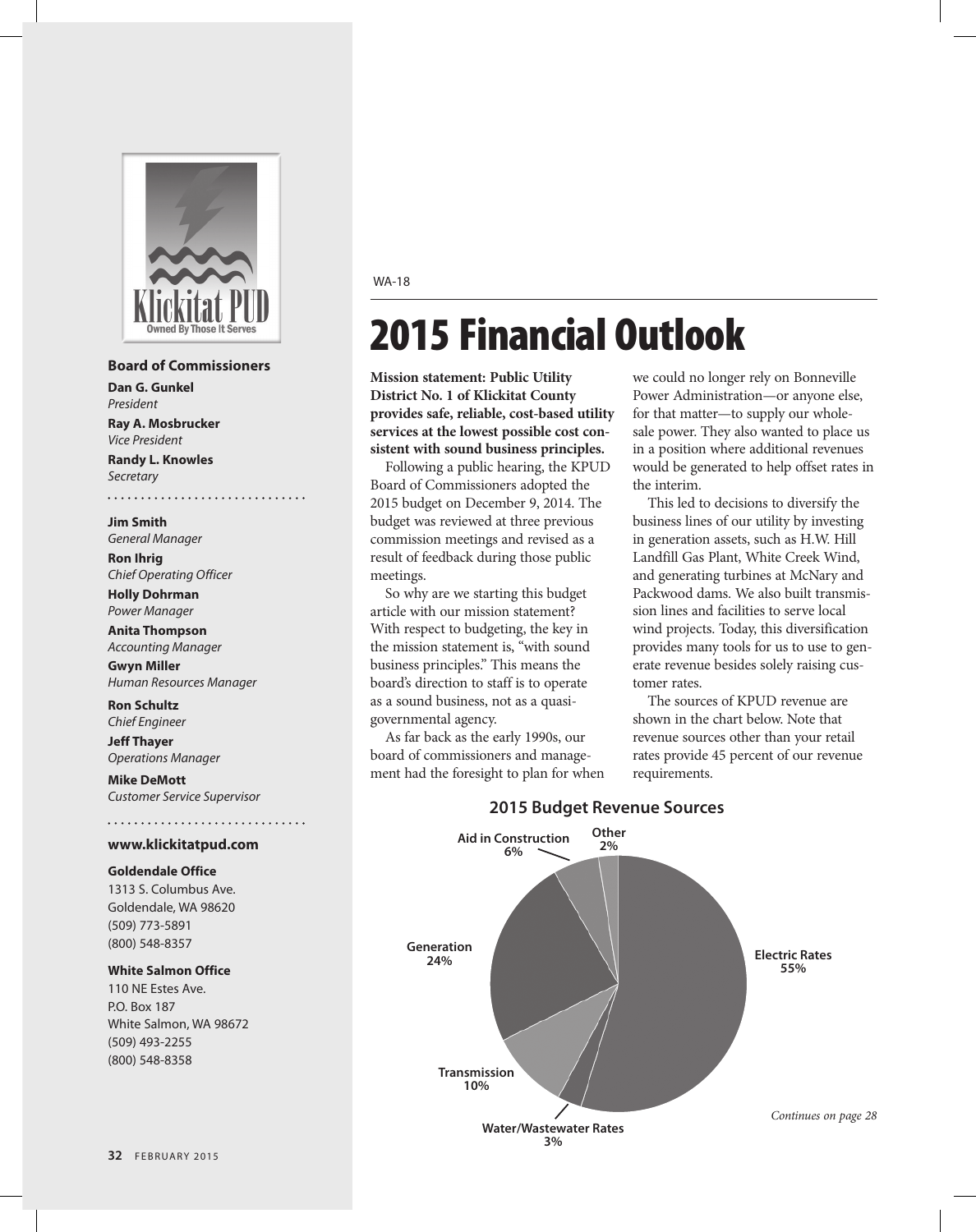# **Klickitat PUD**

# **2015 Financial Outlook**

*Continues from page 32*

Many expenses are required to operate a utility safely and soundly. The largest expense is acquiring the power to sell to our customers. It is important to note we already supply 11 percent of our power needs from our own generation project, the McNary Hydro Electric Project in McNary Dam. The 2015 expense budget is shown in the chart to the right.

The past six years of operations have been challenging. As a result of the economic downturn, which has depressed the demand for electricity, and the addition of renewable energy sources driven by legislative forces that have increased electricity supply, power prices for generated energy have fallen. This means revenues from our generation sources have

declined, while the costs of goods and services needed to run KPUD have risen.

Almost all decisions we make in our business are not geared to ensuring long-term financial health and the reliability of your electric system. As such, we have been very active on cost-cutting measures and have tried to make adjustments on a proactive basis. By that, I mean plan ahead and make decisions for what we see coming, not just react to what already has happened.

If you look at the operations and maintenance category in the expense comparison chart below, you will note our efforts to control these expenditures.

The large changes in the power generation category are





due to the expansion of that facility.

Each year, Klickitat PUD invests money to improve and upgrade its electrical and water/wastewater infrastructure and generation assets.

This capital investment is necessary to make sure we are able to meet the needs of our current and future customers by maintaining safe and reliable water, wastewater and electric systems.



## **2010-2015 Expense Comparison**